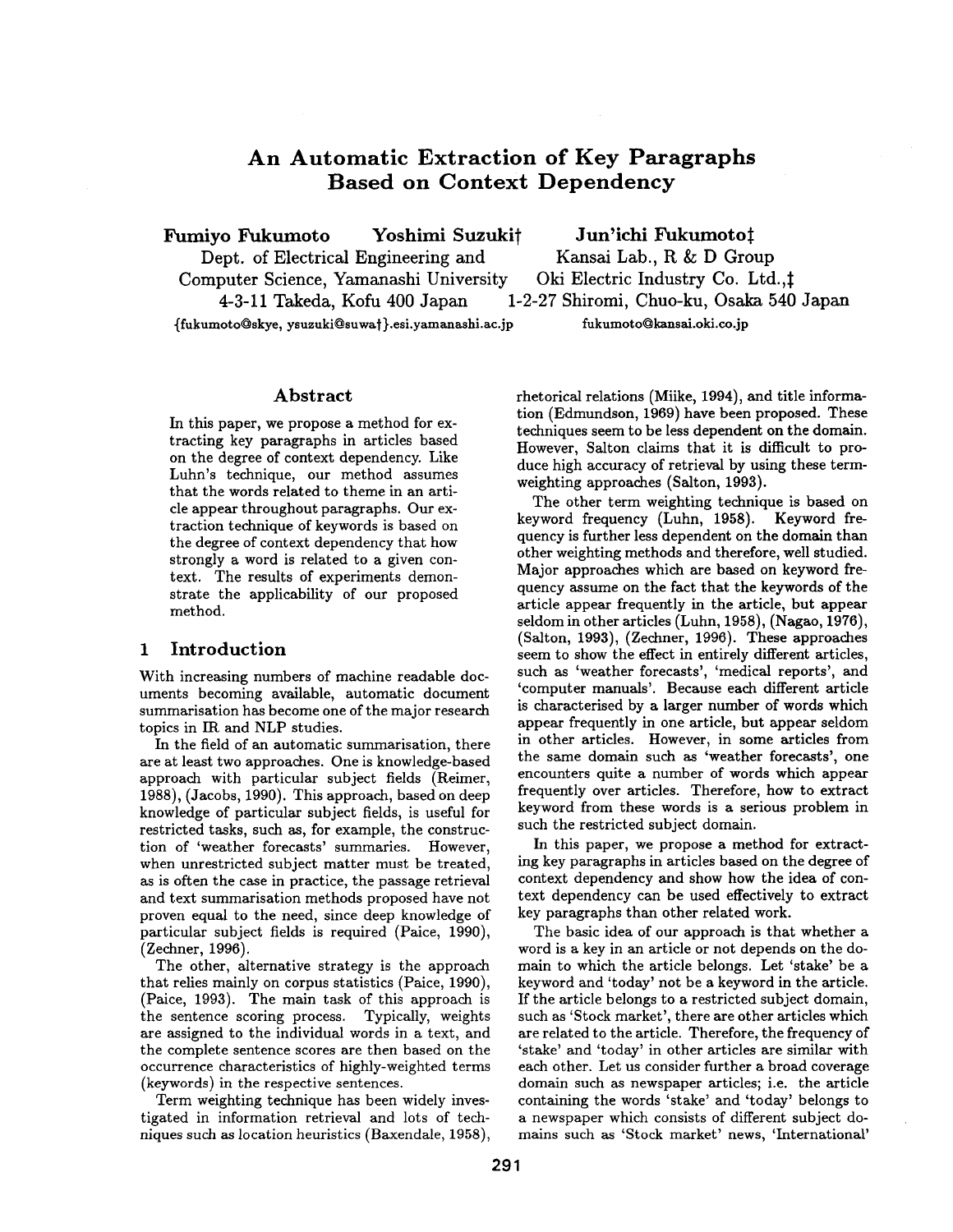news, 'Weather forecasts' news. 'Today' should appear frequently with every article even in such a domain; i.e. newspaper articles, while 'stake' should not. Our technique for extraction of keywords explicitly exploits this feature of context dependency of word: how strongly a word is related to a given context.

In the following sections, we first explain context dependency using newspaper articles, then we present our term weighting method and a method for extracting key paragraphs. Finally, we report some experiments to show the effect of our method.

# 2 Context Dependency

Like Luhn's assumption about keywords, our method is based on the fact that a writer normally repeats certain words (keywords) as he advances or varies his arguments and as he elaborates on an aspect of a subject (Luhn, 1958). In this paper, we focus on newspaper articles. Figure 1 shows the structure of *Wall Street Journal* corpus.



Figure 1: The structure of newspaper articles

In Figure 1, one day's newspaper articles consist of several different topics such as 'Economic news', 'International news', etc. We call this Domain, and each element ('Economic news', or 'International news') *a context.* A particular domain, for example, 'Economic news', consists of several articles each of which has different title name. In Figure 1, 'General signal corp.', 'Safecard services inc.', and 'Jostens inc.' show title names. We call this Article, and each element ('General signal corp.' etc) *context.* Furthermore, a particular article, for example, 'General signal corp.' consists of several paragraphs and keywords of the 'General signal corp.' article appear throughout paragraphs. We call each paragraph *context in* the Paragraph.

We introduce a degree of context dependency into the structure of newspaper articles shown in Figure 1 in order to extract keywords. A degree of context dependency is a measure showing how strongly each word related to a given *context,* a particular *context* of Paragraph, Article, or Domain. In Figure 1, let ' $\bigcirc$ ' be a keyword in the article 'General signal corp.'. According to Luhn's assumption,  $\langle \bigcirc \rangle$  frequently appears throughout paragraphs. Therefore, the deviation value of ' $\bigcirc$ ' in the Paragraph is small. On the other hand, the deviation value of ' $\bigcap$ ' in the Article is larger than that of the Paragraph, since in Article,  $\langle \bigcirc \rangle$  appears in a particular element of the Article, 'General signal corp.'. Furthermore, the deviation value of ' $\bigcirc$ ' in the Domain is larger than those of the Article and Paragraph, since in the Domain, 'O' appears frequently in a particular *context,*  'Economic news'. We extracted keywords using this feature of the degree of context dependency. In Figure 1, if a word is a keyword in a given article, it satisfies the following two conditions:

- 1. The deviation value of a word in the **Paragraph**  is smaller than that of the Article.
- 2. The deviation value of a word in the Article is smaller than that of the **Domain.**

# 3 Term Weighting

Every sense of words in articles for extracting key paragraphs is automatically disambiguated in advance. This is because to disambiguate word-senses in articles might affect the accuracy of context dependent (domain specific) key paragraphs retrieval, since the meaning of a word characterises the domain in which it is used. Word-sense disambiguation (WSD in short) is a serious problem for *NLP,*  and a variety of approaches have been proposed for solving it (Brown, 1991), (Yarowsky, 1992). Our disambiguation method is based on Niwa's method which uses the similarity between a sentence containing a polysemous noun and a sentence of dictionarydefinition (Niwa, 1994). Furthermore, we linked nouns which are disambiguated with their semantically similar nouns mainly in order to cope with the problem of a phrasal lexicon. A phrasal lexicon such as *Atlantic Seaboard, New England* gives a negative influence for keywords retrieval, since it can not be regarded as units, i.e. each word which is the element of a phrasal lexicon is assigned to each semantic code (Fukumoto, 1996).

To the results of WSD and linking methods, we then applied a term weighting method to extract keywords. There have been several term weighting based on word frequencies, such as TF(Term Frequency), IDF(Inverse Document Frequency), TF\*IDF, WIDF(Weighted Inverse Document Frequency) (Luhn, 1957), (Sparck, 1973), (Salton, 1983), (Tokunaga, 1994). We used Watan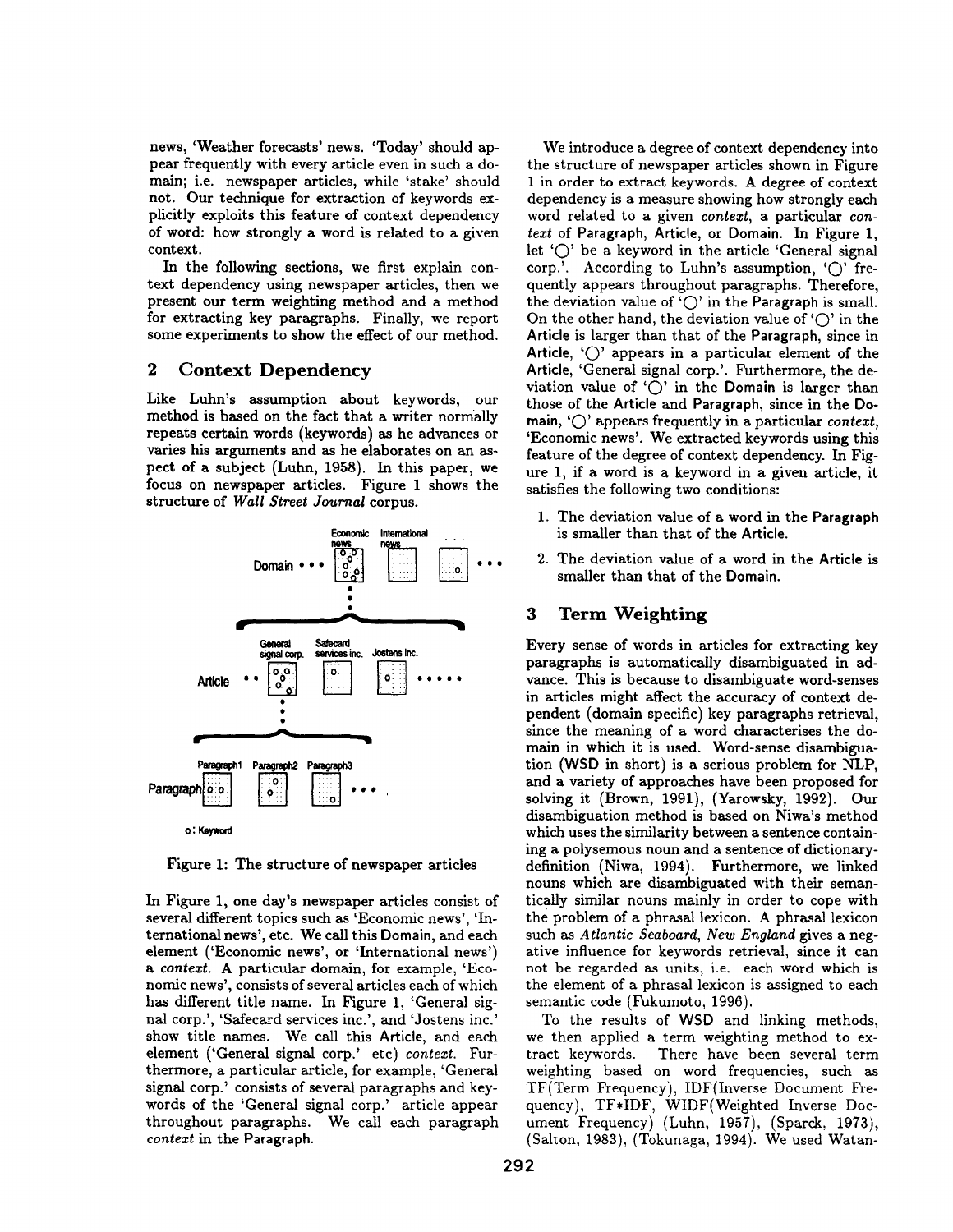abe's  $\chi$ 2 method for term weighting which is shown in formula (1) (Watanabe, 1996).

$$
\chi_{ij}^2 = \begin{cases} \frac{(z_{ij} - m_{ij})^2}{m_{ij}} & \text{if } x_{ij} > m_{ij} \\ 0 & \text{otherwise} \end{cases}
$$
 (1)

Formula (1) shows the value of  $\chi^2$  of the word *i* in the domain j.  $x_{ij}$  in (1) is the frequency of word i in the domain j.  $m_{ij}$  in (1) is shown in formula (2).

$$
m_{ij} = \frac{\sum_{j=1}^{l} x_{ij}}{\sum_{i=1}^{k} \sum_{j=1}^{l} x_{ij}} * \sum_{i=1}^{k} x_{ij}
$$
 (2)

In formula  $(2)$ , k is the number of different words and  $l$  is the number of the domains. A larger value of  $\chi_{ij}^2$  means that the word i appears more frequently in the domain  $j$  than in the other.

# **4 An Extraction of** Keywords

The first step to extract keywords is to calculate  $\chi^2$  for each word in the Paragraph, the Article, and the Domain. We used formula (1) to calculate the value of  $\chi P_{ij}^2$ ,  $\chi A_{ij}^2$ , and  $\chi D_{ij}^2$ , where  $\chi P_{ij}^2$ ,  $\chi A_{ij}^2$ , and  $\chi \mathsf{D}_{ij}^2$  indicate which word i appears most frequently in the context  $j$  of Paragraph, Article, and Domain, respectively. For example,  $\chi P_{ij}^2$  is shown in formula (3) by using formula (1).

$$
\chi P_{ij}^2 = \frac{(x_{ij} - m_{ij})^2}{m_{ij}} \tag{3}
$$

In formula (3),  $x_{ij}$  is the frequency of word i in the context j of Paragraph.  $m_{ij}$  in formula (3) is shown in  $(2)$  where k is the number of different words and  $l$  is the number of contexts in Paragraph.

The second step is to calculate the degree of word i in Paragraph  $(\chi P_i^2)$ , Article  $(\chi A_i^2)$ , and Domain  $(\chi D_i^2)$ . We defined the degree of word i in Paragraph, **Article,** and Domain as the deviation value of k contexts in Paragraph, Article, and Domain, respectively. Here,  $k$  is the number of contexts in Paragraph, Article, and Domain, respectively. For example, the deviation value of the word  $i$  in Paragraph is defined as follows:

$$
\chi P_i^2 = \sqrt{\frac{\sum_{j=1}^k (P_{ij}^2 - m_i)}{k}} \tag{4}
$$

In formula  $(4)$ ,  $k$  is the number of contexts in Paragraph, and  $m_i$  is the mean value of the total frequency of word  $i$  in Paragraph which consists of  $k$ contexts.

The last step to extract keywords is to calculate the context dependency of word  $i$  using formula  $(4)$ . We recall that if  $i$  satisfies both 1 and 2 in section 2, the word i is regarded as a keyword.

$$
\frac{\chi P_i^2}{\chi A_i^2} \quad < \quad 1 \tag{5}
$$

$$
\frac{\chi A_i^2}{\chi D_i^2} \quad < \quad 1 \tag{6}
$$

Formulae  $(5)$  and  $(6)$  shows 1, and 2 in section 2, respectively. In formulae (5) and (6),  $\chi P_i^2$ ,  $\chi A_i^2$ , and  $\chi$ D<sub>i</sub> are the deviation value of a set of Paragraph, Article, and Domain, respectively.

# **5 An Extraction of** Key Paragraphs

The procedure for extracting key paragraphs has the following three stages:

#### **Stage One: Representing every paragraph as a vector**

The goal of this stage is to represent every paragraph in an article as a vector. Using a term weightmg method, every paragraph in an article would be represented by vector of the form

$$
P_i = (N_{i1}, N_{i2}, \cdots, N_{in}) \tag{7}
$$

where *n* is the number of nouns in an article and  $N_{ij}$ is as follows;

$$
N_{ij} = \begin{cases} 0 & N_j \text{ does not appear in } P_i \\ f(N_j) & N_j \text{ is a keyword and appears in } P_i \\ 0 & N_j \text{ is not a keyword and appears} \\ & \text{in } P_i \end{cases}
$$

where  $f(N_i)$  is a frequency with which the noun  $N_i$ appears in paragraph  $P_i$ .

#### **Stage Two: Clustering method**

Given a vector representation of paragraphs  $P_1$ ,  $\cdots$ ,  $P_m$  as in formula (7), a similarity between two paragraphs  $P_i$ ,  $P_j$  in an article would be obtained by using formula (8). The similarity of  $P_i$  and  $P_j$  is measured by the inner product of their normalised vectors and is defined as follows:

$$
Sim(P_i, P_j) = \frac{V(P_i) * V(P_j)}{|V(P_i)||V(P_j)|}
$$
 (8)

The greater the value of  $Sim(P_i, P_j)$  is, the more similar these two paragraphs are. For a set of paragraphs  $P_1$ ,  $\cdots$ ,  $P_m$  of an article, we calculate the semantic similarity value of all possible pairs of paragraphs. The clustering algorithm is applied to the sets and produces a set of semantic clusters, which are ordered in the descending order of their semantic similarity values. We adopted non-overlapping, group average method in our clustering technique (Jardine, 1968).

#### **Stage Three: Extraction of key paragraphs**

The sample results of clustering is shown in Table 1.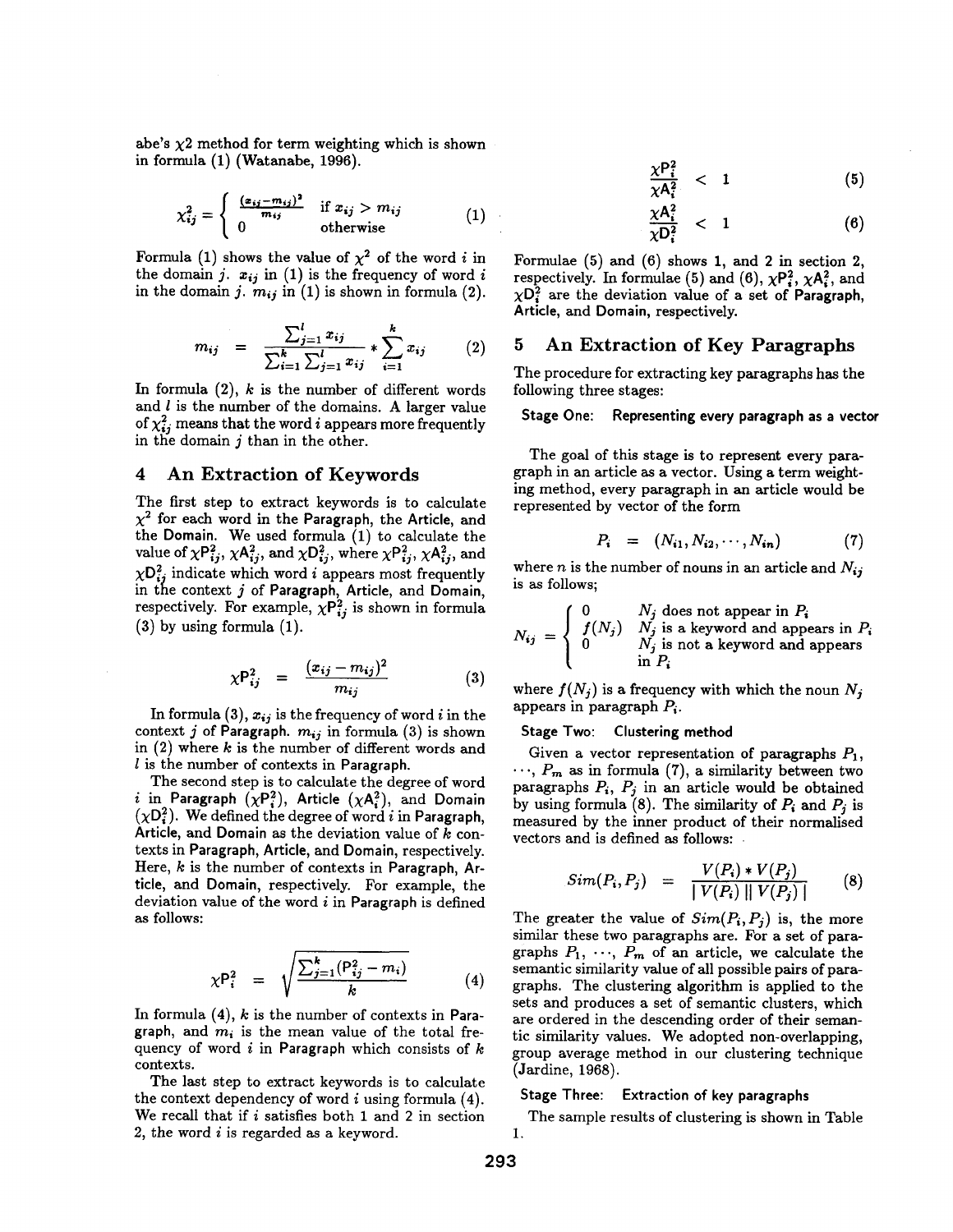Table 1: The sample results of clustering

| Num | Cluster      |
|-----|--------------|
|     | (3, 4)       |
| 2   | (1, (3,4))   |
| 3   | (1.(3,4)),2) |

'Num' in Table 1 shows the order of clusters which we have obtained and the number shown under 'Cluster' shows the paragraph numbers. In Table 1, if the number of keywords which belonging to the third paragraph is larger than that of the fourth, the order of key paragraphs is  $3 \rightarrow 4 \rightarrow 1 \rightarrow 2$ , otherwise,  $4 \rightarrow 3 \rightarrow 1 \rightarrow 2$ .

# **6 Experiments**

We have conducted three experiments to examine the effect of our method. The first experiment, Keywords **Experiment,** is concerned with the keywords extracting technique and with verifying the effect of our method which introduces context dependency. The second experiment, Key **Paragraphs Experiment,**  shows how the extracted keywords can be used to extract key paragraphs. In the third experiment, **Comparison to Other Related** Work, we applied Zechner's key sentences method (Zechner, 1996) to key paragraphs extraction (we call this method\_A), and compared it with our method.

# **6.1 Data**

The corpus we have used is the 1988, 1989 *Wall Street Journal* (Liberman, 1991) in ACL/DCI CD-ROM which consists of about 280,000 part-of-speech tagged sentences (BriU, 1992). *Wall Street Journal*  consists of many articles, and each article has a title name. These titles are classified into 76 different domains. We selected 10 different domains and used them as Domain. As a test data, we selected 50 articles each of which belongs to one of these 10 domains. The selected domain names and the number of articles are shown in Table 2.

Table 2: The selected data

| Domain               | No | Domain                |  |
|----------------------|----|-----------------------|--|
| <b>BBK:</b> buybacks | 6  | <b>BVG:</b> beverages |  |
| DIV: dividends       | 5  | FOD: food products    |  |
| STK: stock market    | 5  | RET: retailing        |  |
| ARO: aerospace       | 5  | ENV: environment      |  |
| PCS: stones, gold    | 9  | CMD: farm products    |  |

There are 3,802 different nouns in 50 articles. As a result of WSD and linking methods for these articles, we have obtained 3,707 different nouns.

# **6.2 Keywords Experiment**

Formulae (5) and (6) are applied to 50 articles which are the results of WSD and linking methods, and as a result, we have obtained 1,047 keywords in all. The result of keyword extraction is shown in Table 3.

Table 3: The results of keyword experiment

| Paragraph          | <b>Recall/Precision</b> |
|--------------------|-------------------------|
| 3(1)               | 88.9/81.2               |
| $\overline{4(13)}$ | 62.7/86.2               |
| 5(6)               | 76.7/86.2               |
| 6(6                | 67.3/77.5               |
| 7(4)               | 83.2/86.4               |
| 8(3)               | 89.0/80.0               |
| 9(4)               | 80.3/75.4               |
| 10(2)              | 90.2/72.2               |
| 11(1)              | 80.1/87.6               |
| $\overline{12(1)}$ | 100.0/83.7              |
| $\overline{14(3)}$ | 46.5/50.2               |
| $\overline{15(2)}$ | 100.0/73.4              |
| $\overline{16(2)}$ | 89.2/82.0               |
| $\overline{17(1)}$ | 62.4/89.4               |
| $\overline{22}(1)$ | 64.3/70.0               |
| Total(50)          | 78.7/78.1               |

In Table 3, x in ' $x(y)$ ' of 'Paragraph' shows the number of paragraphs in an article, ' $y$ ' shows the number of articles. For example, 3(1) shows that there is one article which consists of three paragraphs. *Recall*  and *Precision* in Table 3 are as follows;

|                          |     | Number of correct keywords                               |
|--------------------------|-----|----------------------------------------------------------|
| Recall                   |     | Number of keywords which are se-<br>lected by human      |
|                          |     | Number of correct keywords                               |
| $\boldsymbol{Precision}$ | $=$ | Number of keywords which are se-<br>lected in our method |

*Recall* and *Precision* in Table 3 show the means in each paragraph. The denominator of *Recall* is made by three human judges; i.e. when more than one human judged the word as a keyword, the word is regarded as a keyword.

# **6.3 Key Paragraphs Experiment**

For each article, we extracted 10  $\sim$  50 % of its paragraphs as key paragraphs. The results of key paragraphs experiment are shown in Table 4.

In Table 4, 10  $\sim$  50 % indicates the extraction ratio used. 'Para.' shows the number of paragraphs which humans judged to be key paragraphs, and 'Correct' shows the number of these paragraphs which the method obtained correctly. Evaluation is performed by three human judges. When more than one human judges a paragraph as a key paragraph, the paragraph is regarded as a key paragraph. '\*' in Table 4 shows that the number of the correct data is smaller than that of an extraction ratio. For example, in Table 4, the number of paragraphs of 20 % out of 22 is 4. However, the number of paragraphs that more than one human judged the paragraph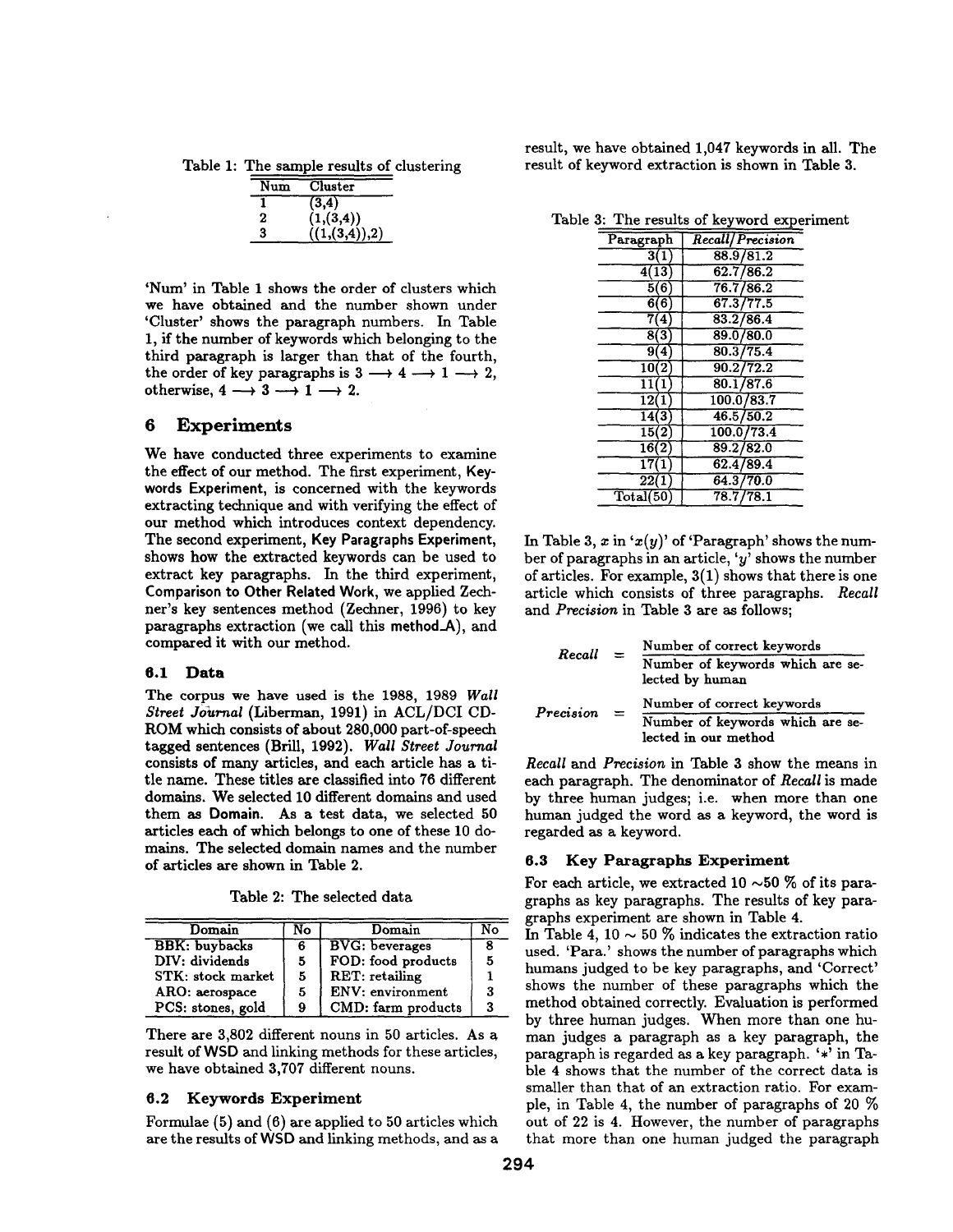| Paragraph |                         |                         |                     |                    |                 | $Percentage (\%)$ |                     |                 |                     |                            |         |
|-----------|-------------------------|-------------------------|---------------------|--------------------|-----------------|-------------------|---------------------|-----------------|---------------------|----------------------------|---------|
| (Article) |                         | $\overline{10}$         |                     | $\overline{20}$    |                 | 30                |                     | 40              |                     | 50                         | Correct |
|           | Para.                   | Correct                 | Para.               | Correct            | Para.           | Correct           | Para.               | Correct         | Para.               | Correct                    | %       |
| 3(1)      |                         |                         |                     |                    |                 |                   |                     |                 | $\overline{2}$      | $\mathbf 2$                | 100.0   |
| 4(13)     | $\overline{13}$         | $\overline{12}$         | 13                  | $\overline{12}$    | $\overline{13}$ | $\overline{12}$   | $\overline{13}$     | $\overline{12}$ | $\overline{26}$     | $\overline{2}\overline{1}$ | 88.4    |
| 5(6)      | 6                       | 5                       | 6                   | 5                  | $*11$           | 8                 | $*10$               | $\overline{9}$  | $\overline{18}$     | $\overline{14}$            | 96.0    |
| 6(6)      | $\overline{6}$          | 6                       | $6\overline{6}$     | 6                  | $*9$            | $\overline{9}$    | $\overline{12}$     | 10              | $\overline{18}$     | 14                         | 88.2    |
| 7(4)      | 4                       | 4                       | 4                   | 4                  | 8               | 8                 | $\overline{12}$     | 8               | $\overline{16}$     | 11                         | 79.5    |
| 8(3)      | 3                       | 3                       | $6\overline{6}$     | 6                  | $6\overline{6}$ | 6                 | $*8$                | 6               | 12                  | 7                          | 80.0    |
| 9(4)      | 4                       | 4                       | 8                   | $\overline{\bf 8}$ | $*8$            | 8                 | 16                  | 11              | $*18$               | 9                          | 74.0    |
| 10(2)     | 2                       | $\overline{\mathbf{2}}$ | 4                   | $\overline{2}$     | $*4$            | 2                 | 8                   | $6\overline{6}$ | $\overline{10}$     | 77                         | 67.8    |
| 11(1)     |                         |                         | 2                   | $\overline{2}$     | 3               | 3                 | 4                   | 3               | $6\overline{6}$     | 4                          | 81.2    |
| 12(1)     |                         |                         | $\overline{2}$      | $\overline{2}$     | $*2$            | $\overline{2}$    | $\overline{+3}$     | 3               | 6                   | 3                          | 78.5    |
| 14(3)     | 3                       | $\overline{2}$          | 4                   | 3                  | $*6$            | 4                 | $*14$               |                 | $\overline{^{*19}}$ | 10                         | 56.5    |
| 15(2)     | $\overline{*3}$         | $\overline{2}$          | $\overline{3}$      | 2                  | $*3$            | 2                 | $*8$                | 6               | $*14$               | 10                         | 70.9    |
| 16(2)     | $*3$                    | $*3$                    | $*5$                | 5                  | 5               | 5                 | $\overline{12}$     | 8               | $*16$               | 10                         | 75.6    |
| 17(1)     | $\overline{\mathbf{2}}$ | $\overline{\mathbf{2}}$ | 3                   | 3                  | $*3$            | 3                 | $\overline{\ast 7}$ | 4               | $*8$                | 4                          | 69.5    |
| 22(1)     | $\overline{\mathbf{2}}$ | $\overline{2}$          | $\overline{\ast 2}$ | $\overline{2}$     | $\overline{2}$  | 2                 | $*4$                | $\overline{2}$  | $*8$                | 4                          | 66.6    |
| Total(50) | 54                      | 50                      | 69                  | 63                 | 84              | 75                | 132                 | 96              | 215                 | 130                        |         |
| ळ         |                         | 92.5                    |                     | 91.3               |                 | 89.2              |                     | 72.7            |                     | 60.4                       |         |

Table 4: The results of Key **Paragraphs Experiment** 

as a key paragraph was only two. Therefore, 2 is marked with a '\*'.

# **6.4 Comparison to Other Related Work**

Zechner proposed a method to extract key sentences in an article by using simple statistical method; i.e. TF\*IDF term weighting method. In order to show the applicability of our method, we applied Zechner's key sentences method to key paragraphs extraction and compared it with our method. In Zechner's method, the sum over all TF\*IDF values of the content words for each sentence are calculated, and the sentences are sorted according to their weights. Finally a particular number of sentences are extracted as key sentences. The data we used consists of 1.92 sentences par a paragraph and was not so many sentences within a paragraph. Then, in order to apply his method to key paragraphs extraction, we calculated the sum over all sentences for each paragraph, and sorted the paragraphs according to their weights. From these, we extracted a certain number of paragraphs (method\_A). In our method, every sense of words in articles for extracting key paragraphs is disambiguated in advance and linking method is performed. In order to examine where the performance comes from, we also compared our method to the method which WSD and linking method are not applied. The result is shown in Table 5.

In Table 5, '%' shows the extraction ratio,  $10\sim 50\%$ and 'Para.' shows the number of paragraphs corresponding to each 'Percentage'. 'Our method', 'not WSD', and 'method\_A' shows the results using our

Table 5: The results of comparative experiment

| %     | Para. | $_{\rm Our}$<br>$method(\%)$ | not WSD   | method_A  |
|-------|-------|------------------------------|-----------|-----------|
| 10    | 54    | 50(92.5)                     | 43(79.6)  | 31(57.4)  |
| 20    | 69    | 63(91.3)                     | 55(79.7)  | 35(50.7)  |
| 30    | 84    | 75(89.3)                     | 66(78.5)  | 41(48.8)  |
| 40    | 132   | 96(72.7)                     | 80(60.6)  | 63(47.7)  |
| 50    | 215   | 130(60.4)                    | 112(52.8) | 99(46.0)  |
| Total | 554   | 414(74.7)                    | 356(64.2) | 269(48.6) |

method, the method which WSD and linking are not applied, and method\_A, respectively.

# **7 Discussion**

#### **7.1 Keywords Experiment**

# **Effectiveness of the Method**

According to Table 3, *Recall* and *Precision* values range from 46.5/50.2 to 100.0/89.4, the mean being 78.7/78.6. This shows that our method is effective even in a restricted domain such as financial articles, *e.g. Wall Street Journal,* although the test set was small (50 articles). Furthermore, the correct ratio does not depend on the number of paragraphs in an article. This shows that our context dependency model is applicable for different size of the samples.

### **Problem of the Method**

According to Table 3, the worst results of *Recall*  and *Precision* was (46.5/50.2) when the number of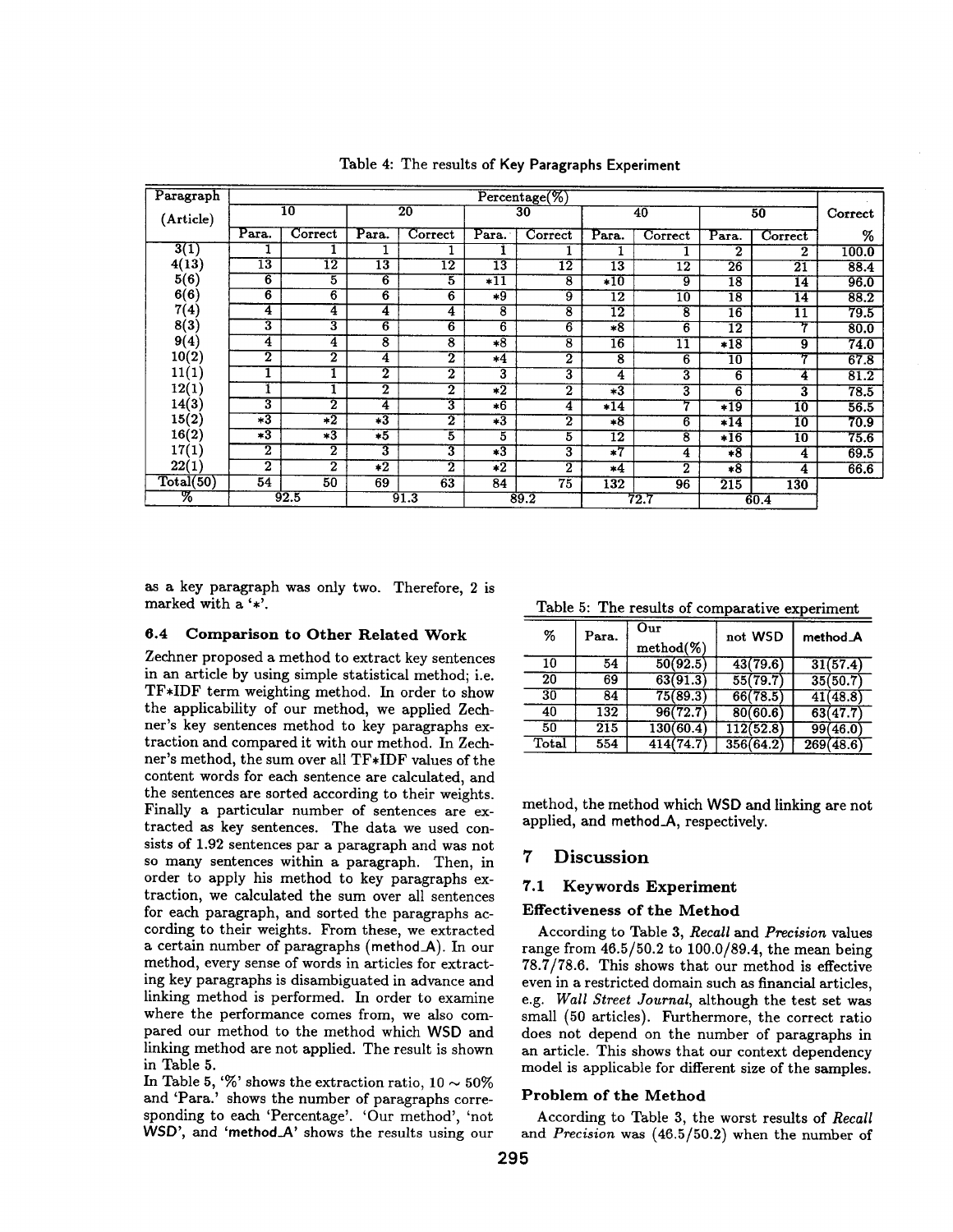paragraphs was 14. As a result, the result of the extraction of key paragraphs shown in Table 4 was also worst (56.5%). The possible causes of the error were summarised the following two points:

#### **(1) The formulae of context dependency**

The sample results of keywords of the article, 'Abermin sues Geanges in Effort to rescind Joint Gold Venture' is shown in Table 6.

Table 6: Keywords and their  $\chi^2$  values in the article

| Keyword         | Paragraph | Article | Domain  |
|-----------------|-----------|---------|---------|
| Abermin         | 0.582     | 10.835  | 663.605 |
| Belzberg        | 1.468     | 1.548   | 94.801  |
| flin            | 1.468     | 1.548   | 94.801  |
| gold5           | 1.770     | 2.496   | 52.865  |
| Granges         | 0.680     | 15.478  | 948.007 |
| Manitoba        | 1.468     | 1.548   | 94.801  |
| mill1           | 1.706     | 4.925   | 94.801  |
| ounces          | 1.765     | 5.064   | 284.402 |
| <b>reserves</b> | 2.912     | 3.060   | 94.801  |
| suit2           | 1.099     | 3.096   | 189.601 |
| supremel        | 1.468     | 1.548   | 94.801  |
| tartan1         | 0.251     | 6.191   | 379.203 |
| word237         | 4.633     | 5.132   | 362.887 |
| word238         | 1.468     | 1.548   | 94.801  |
| others 15       |           |         |         |
| Total average   | 1.772     | 2.383   | 78.161  |

In Table 6, each value of 'Paragraph', 'Article', and 'Domain', shows each  $\chi^2$  value. 'Total average' shows the mean of all keywords. 'word237' and **'word238'**  are representative words which are the result of linking noun with their semantically similar nouns. According to Table 6, we can observe that in 'Paragraph', for example, some words whose  $\chi^2$  values **are** slightly higher than the average (1,772) exist. For example, the  $\chi^2$  value of 'word237' is 4.633 and slightly higher than 1.772. However, 'word237' satisfies the formulae of context dependency. As a result, 'word237' is regarded as a keyword, while this is not. When the extracted ratio was 10%, there were four articles whose correct ratio did not attained **100%.**  Of these, three articles are classified into this type of the error.

From the above observation, we can estimate that the formulae of context dependency are weak constraints in some domains, while they are still effective even in a restricted domain. In order to get more accuracy, some other constraints such as location heuristics (Baxendale, 1958) or upper-case word feature (Kupiec, 1995) might be necessary to be introduced into our framework.

# (2) **The error of** WSD

When the extracted ratio was 10%, there was one article out of four articles which could not be extracted correctly because of the error of WSD. The test article and the results of it was shown in Figure 2.

In Figure 2, the headline shows the title name. The numbers show the paragraph number, and the underlined words are keywords which are extracted in our method. The bottom shows the result of key paragraphs extraction. According to Figure 2, when the extraction ratio was 50%, the paragraphs 3 and 4 were extracted and the paragraph 1 was not extracted, although it is a key paragraph. The keywords and their frequencies of appearance in paragraph 1, 3, and 4 are shown in Table 7.

Table 7: The words and their frequencies

|     | Para. 1  |     | Para. 3          |     | Para. 4          |
|-----|----------|-----|------------------|-----|------------------|
| Fr. | Word     | Fr. | Word             | Fr. | Word             |
|     | crystal4 |     | $\rm concern2$   |     | american2        |
|     | oil4     |     | crystal2         |     | crystal2         |
| 5   | word237  |     | energy4          |     | oil <sub>3</sub> |
|     | word78   |     | oil <sub>3</sub> | 5   | word237          |
|     |          |     | rate5            |     | word78           |
|     |          | 5   | word237          |     |                  |

| word78:      | Nov., yesterday2                   |
|--------------|------------------------------------|
| word $237$ : | exchange1, offer4, notes, shares,  |
|              | stock5, amount4, trading1, stock1, |
|              | cents                              |

According to Table 7, 'crystal' and 'oil in paragraph 1 are disambiguated incorrectly and were replaced by 'crystal4' and 'oi14', respectively, while 'crystal' should have been replaced by 'crystal2' and 'oi1' with 'oi13'. Therefore, the number of words which appear in both paragraph 3 and 4 was larger than any other pair of paragraphs. As a result, paragraph 3 and 4 are the most semantically similar paragraphs and 1 was not extracted as a key paragraph.

In our method, the correct ratio of key paragraphs extraction strongly depends on the results of WSD. The correct ratio of our WSD was 78.4% (Fukumoto, **1996).** In order to get higher accuracy, it is necessary to improve our WSD method.

# 7.2 Key **Paragraphs Experiment**

# **Effectiveness of the Method**

In Key **Paragraphs Experiment,** the overall results were positive, especially when the ratio of extraction was  $10\sim30\%$ . The ratios of correct judgements in these cases were significantly high; i.e. 92.5%, 91.3%, and 89.2%, respectively. This demonstrates the applicability of the degree of context dependency.

# **Limitations of the Method**

When the ratio of extraction was higher than 30%, the results was 72.7% and 60.4%. Furthermore, the more paragraphs are in an article, the smaller the number of correct judgements. One possible cause of these results is that the clustering method might have a negative effect on extracting key paragraphs.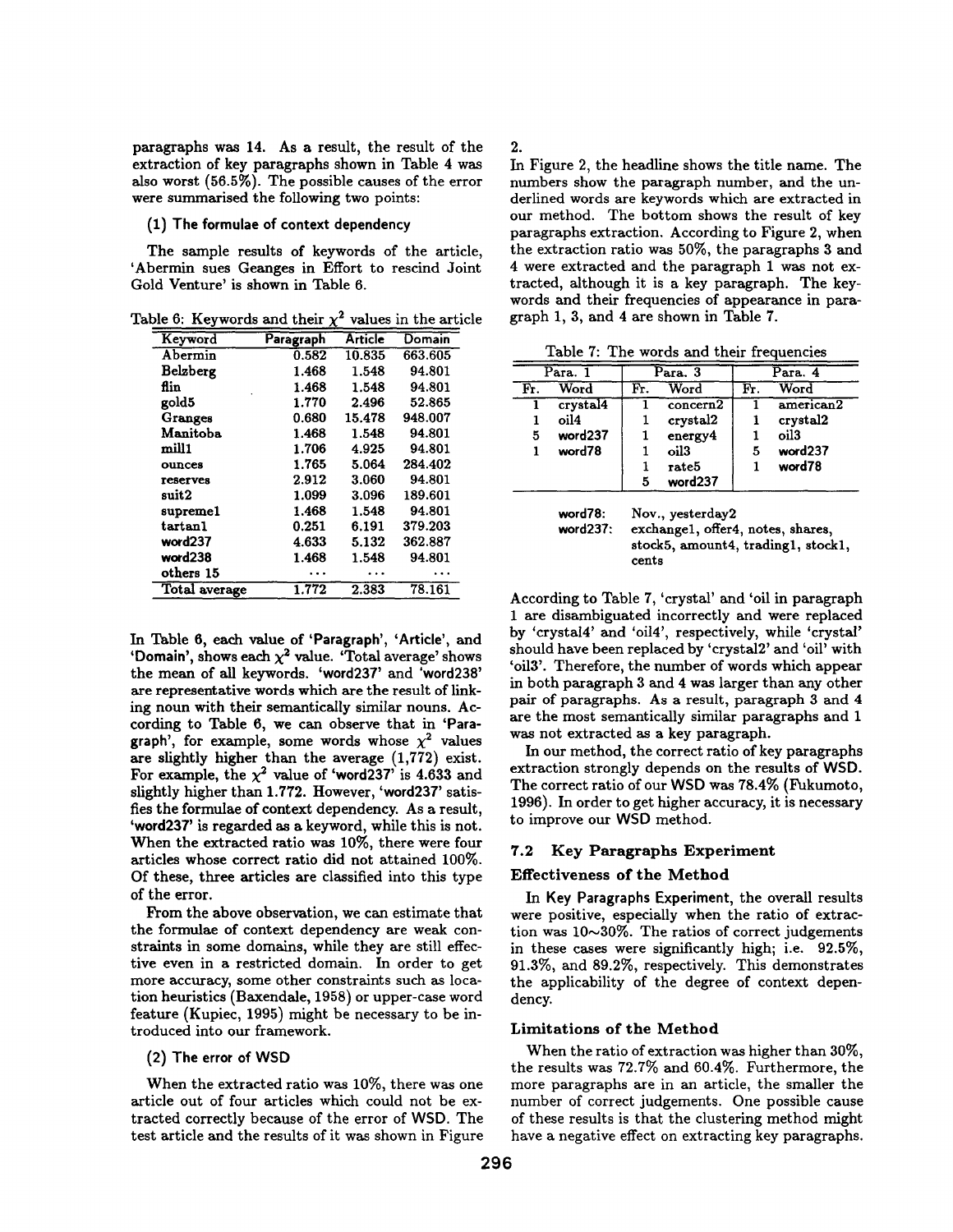#### **Crystal Oil Co. Extends Offer**

- 1 Crystal4 oil4 co. said it extended to Nov. 17 the exchangel offer4 for all of its non-interestbearing convertible secured notes, due 1997, for shares of its common stock5.
- 2 The offer4 had been set to expire yesterday1.
- 3 The companyl said about 65.89% of the notes outstanding have been **tendered, under the**  plan5, the notes will be exchanged at a rate5 of 65 shares of crystal2 oil3 common for each \$1,000 principal amount4 of the notes, the energy4 concern2 **said.**
- 4 In **composite tradingl on the** american2 stockl exchangel yesterday2, crystal2 oi13 shares closed **at \$2.875, up** 12.5 cents.

The results of Key Paragraph Extraction:  $3 \rightarrow 4 \rightarrow 1 \rightarrow 2$ 

Figure 2: The sample of the article

In the field of text summarisation, a vector model was often used for extracting key sentence or key paragraph (Tokunaga, 1994), (Zechner, 1996). In this model, the sentences with term weighting are sorted according to their weights and this information is used to extract a certain ratio of highest weighted paragraph in an article. We implemented this model and compared it with our clustering technique. The results are shown in Table 8.

| Table 8: Our method and a vector model |  |  |  |
|----------------------------------------|--|--|--|
|----------------------------------------|--|--|--|

| %  | Para.            | Our method $(\%)$ | $\overline{\text{Vector model}(\%)}$ |           |
|----|------------------|-------------------|--------------------------------------|-----------|
| 10 | 54               | 50(92.5)          |                                      | 48(88.9)  |
| 20 | 69               | 63(91.3)          |                                      | 58(84.1)  |
| 30 | 84               | 75(89.3)          |                                      | 68(78.6)  |
| 40 | 132              | 96(72.7)          |                                      | 91(69.0)  |
| 50 | $\overline{215}$ | 130(60.4)         |                                      | 128(60.6) |

In Table 8, '%' shows the extraction ratio,  $10 \sim 50\%$ and 'Para.' shows the number of total paragraphs corresponding to each '%'. 'Our method', and 'Vector model' shows the results of our method, and using vector model, respectively.

Table 8 shows that the results using our method are highly than those of using the vector model. In our method, when the extraction ratio was more than 30%, the correct ratio decreased. This phenomena is also observed in the vector model. From the observation, we can estimate that the cause of the results was not our clustering technique. Examining the results of human judges, when the number of paragraphs was more than 14, the number of paragraphs marked with a '\*' is large. This shows that it is too difficult even for a human to judge whether a paragraph is a key paragraph or not. From the observation, for these articles, there are limitations to our method based on context dependency.

#### **Other Heuristics**

As we discussed in **Keywords Experiment,** it might be considered that some heuristics such as location of paragraphs are introduced into our method to get a higher accuracy of keywords and key paragraphs extraction, even in these articles. Table 9 shows the location of key paragraphs extracted using our method and extracted by humans. The extraction ratio described in Table 9 is 30%.

Table 9: The location of key paragraphs

|                                  | Articles |        |  |
|----------------------------------|----------|--------|--|
|                                  | Hum.     | Method |  |
| (a) First                        | 39       | 37     |  |
| (b)First and Last                |          |        |  |
| (c)First, Mid-position, and Last |          |        |  |
| (d)First and Mid-position        |          |        |  |
| $(e)$ Mid-position               |          |        |  |
| (f)Otherwise                     |          |        |  |
| $\text{{\bf Total}}$             | 50       | 50     |  |

In Table 9, each paragraph (First, Mid-position, and Last paragraph) includes the paragraphs around it. According to Table 9, in human judgement, 39 out of 50 articles' key paragraphs are located in the first parts, and the ratio attained 78.0%. This shows that using only location heuristics (the key paragraph tends to be located in the first parts) is a weak constraint in itself, since the results of our method showed that the correct ratio attained 89.2%. However, in our method, 2 articles are not extracted correctly, while the key paragraph is located in the first parts of these articles. From the observation, in a corpus such as *Wall Street Journal,* utilising a location heuristics is useful for extracting key paragraphs.

#### **7.3 Comparison to Other Related Work**

According to Table 5, the average ratio of our method and method\_A was 74.7%, and 48.6%, respectively. This shows that method\_A is not more effective than our method. This is because most of nouns do not contribute to showing the characteristic of each domain for given articles. In the test data which consists of 3,802 different nouns, 2,171 nouns appeared in only one article and the frequency of each of them is one. We recall that in **method\_A,**